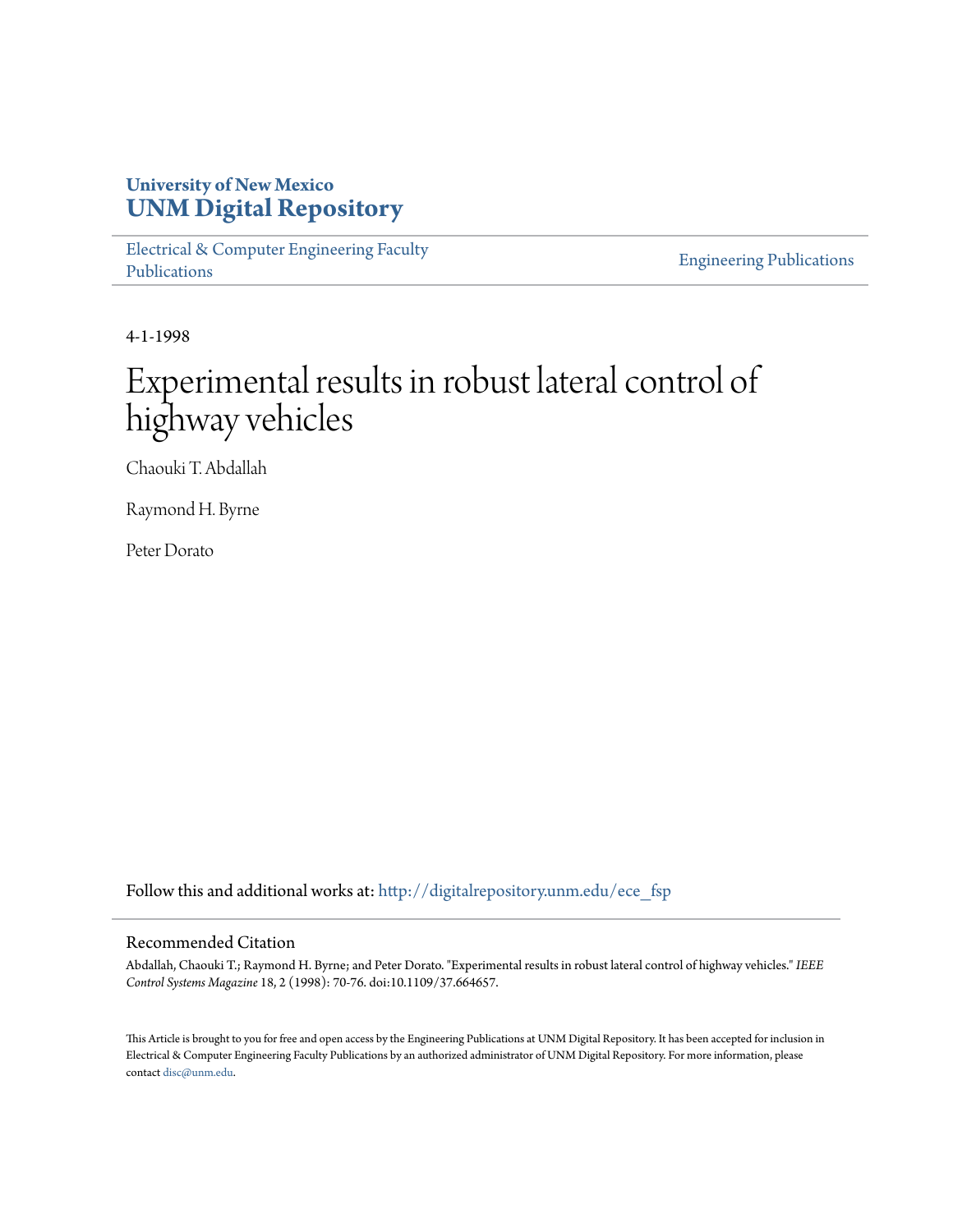# **Experimental Results in Robust Lateral Control of Highway Vehicles**

### Raymond H. Byrne, Chaouki T. Abdallah, and Peter Dorato

Thicle lateral dynamics are affected by vehicle mass, longi-I tudinal velocity, vehicle inertia, and the cornering stiffness of the tires. All of these parameters are subject to variation, even over the course of a single trip. Therefore, a practical lat-

era1 control system must guarantee stability, and hopefully ride comfort, over a wide range of parameter changes. This article describes a robust controller that theoretically guarantees stability over a wide range of parameter changes. The performance of the robust controller is then evaluated in simulation as well as on a test vehicle. Test results for experiments conducted on an instrumented track are presented, comparing the robust controller to a PID controller that was tuned on the vehicle.

#### Introduction

One of the fundamental goals of the Intelligent Transportation Systems (ITS) community is to develop automated highways where vehicles are capable of automatically driving down the road, either individually or in platoons of multiple vehicles. In order to implement such a system, a controller that can keep the vehicle centered in the lane is required. There are many factors that make automatic lateral control of vehicles difficult. These include changing vehicle parameters (tire

perimental equipment, was conducted at The Ohio State University between 1964-1980 [2]. This included research on both lateral and longitudinal control of highway vehicles. The largest current advanced vehicle control system (AVCS) research effort



is being conducted at Califomia PATH (Partners for Advanced Transit and Highways) [3-131.

The PATH program has been investigating a frequency shaped linear quadratic (FSLQ) optimal control approach for the lateral controller, with feedforward preview control to reduce feedback gains [3, 5,6]. Although theFSLQ approach incorporates ride qualities into the performance index, other work that attempts to design a lateral controller taking into account ride comfort is described in [ 141. Recent work on robust control applied to car steering is described in [15-221. While many of the previously mentioned efforts rely on buried magnets, electrified wires, or a microwave radar to determine the vehicle's lateral position, another promising approach involves using vision. Efforts at Carnegie Mellon University (CMU), at the National Institute of Standards and Technology (NIST), and in Germany have yielded promising experimental results using neural networks and classical vision algorithms [23,24]. This article describes a robust

pressure, tire wear, etc.), changing road conditions (rain, ice, bumps, crowns, etc.), as well as disturbances caused by wind and other factors. Another important consideration is driver comfort while performing lane changes and reacting to disturbances.

1nitialresearch~ff~li.t;. oii >!iloiii;ilt,(l **lii;.ll .i** .I!. .:. 4.1i1. **ZTTSI**  were conducted by the Radio Corporation of America in coop eration with General Motors in the late 1950s [1]. A significant amount of research. including the development of prototype exlateral controller that theoretically guarantees stability over a wide range of parameter changes. The controller is ,designed with the plant uncertainty modeled as unstructured additive perturbations in the frequency-domaim This approach. first described in [25], is reviewed in the next section. Extensions to the current theory that are applied to the car problem are also described in the next section. The modeling of the vehicle's lateral dynamics is discussed in third section. The controller design and

*Raymond Byrne is a senior member of the technical staff at Sandia National Laboratories, Albuquerque, NM. Email:*  $i^{1}$  *<i>i*  $\cdots$  .:  $i^{2}$   $\cdots$   $i^{2}$   $\cdots$ *Chaouki Abdallah and Peter Dorato are with the Electrical and Computer Engineering Department at the Univeristy Alemandery in the state of the state of the State At the Electrical and Computer Engineering Department at queque, NM. This work was supported by the United States Department of Energy under contract DE-AC04-94AL85G.* .. , :. , **B-** \,: :: :: . **I,.** I. *tional Lab's Doctoral Study Program.*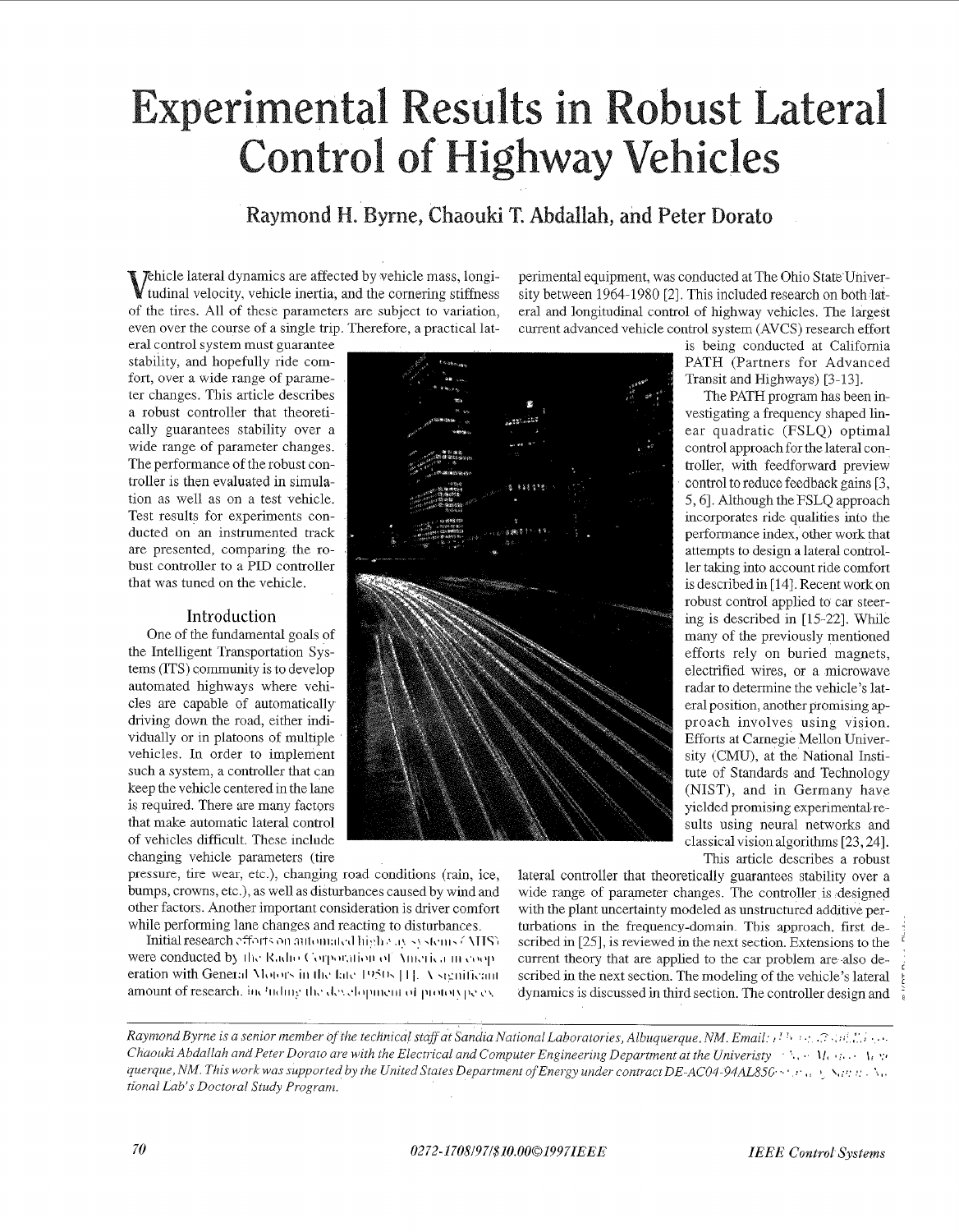simulation results are presented in the fourth section, and experimental test results are presented in the fifth section. **A** summary and discussion of planned future research is outlined at the end of the article.

#### The Robust Stability Condition

Modeling system uncertainty as unstructured additive perturbations in the frequency-domain is described by Equation (1), where the nominal plant transfer function is  $p_0(s)$ , and the uncertainty in the transfer function is  $\delta p(s)$ .

$$
p(s) = p_0(s) + \delta p(s) \tag{1}
$$

Using this model for the parameter uncertainty, the following class of systems can be defined.

**Definition A.1** [25]: A transfer function  $p(s)$  is said to be in the class  $C(p_0(s), r(s))$  if<br>1.  $p(s)$  has the same number of unstable poles as that of  $p_0(s)$ 

2.  $|p(jw) - p_0(jw)| \le |r(jw)|, |r(jw)| > 0, \forall w \in \mathbb{R}$ 







3.  $r(s)$  is a stable minimum phase transfer function

A robust stabilizer  $c(s)$  for  $C(p_0(s), r(s))$  stabilizes the closed-loop system for each  $p(s) \in C(p_0(s), r(s))$ . From [25],  $c(s)$  is a robust stabilizer if and only if the nominal closed-loop system is stable, and

$$
\left| \frac{r(jw)c(jw)}{1 + p_0(jw)c(jw)} \right| < 1 \forall w \in \mathbb{R} \tag{2}
$$

The robust stability condition can be written as

$$
\|u(s)\|_{\infty} < 1\tag{3}
$$

where  $u(s)$  satisfies the following interpolation conditions

$$
u(\alpha_i) = \widetilde{q}(\alpha_i) r_m(\alpha_i) = \frac{r_m(\alpha_i)}{\widetilde{p}_0(\alpha_i)}
$$
(4)



*Fig. 1. Simulation of plant /mcertainty. Fig. 2. Step response of closed-loop system with the nominalplant,* 



*Fig. 4. Lane change response, family of plants.*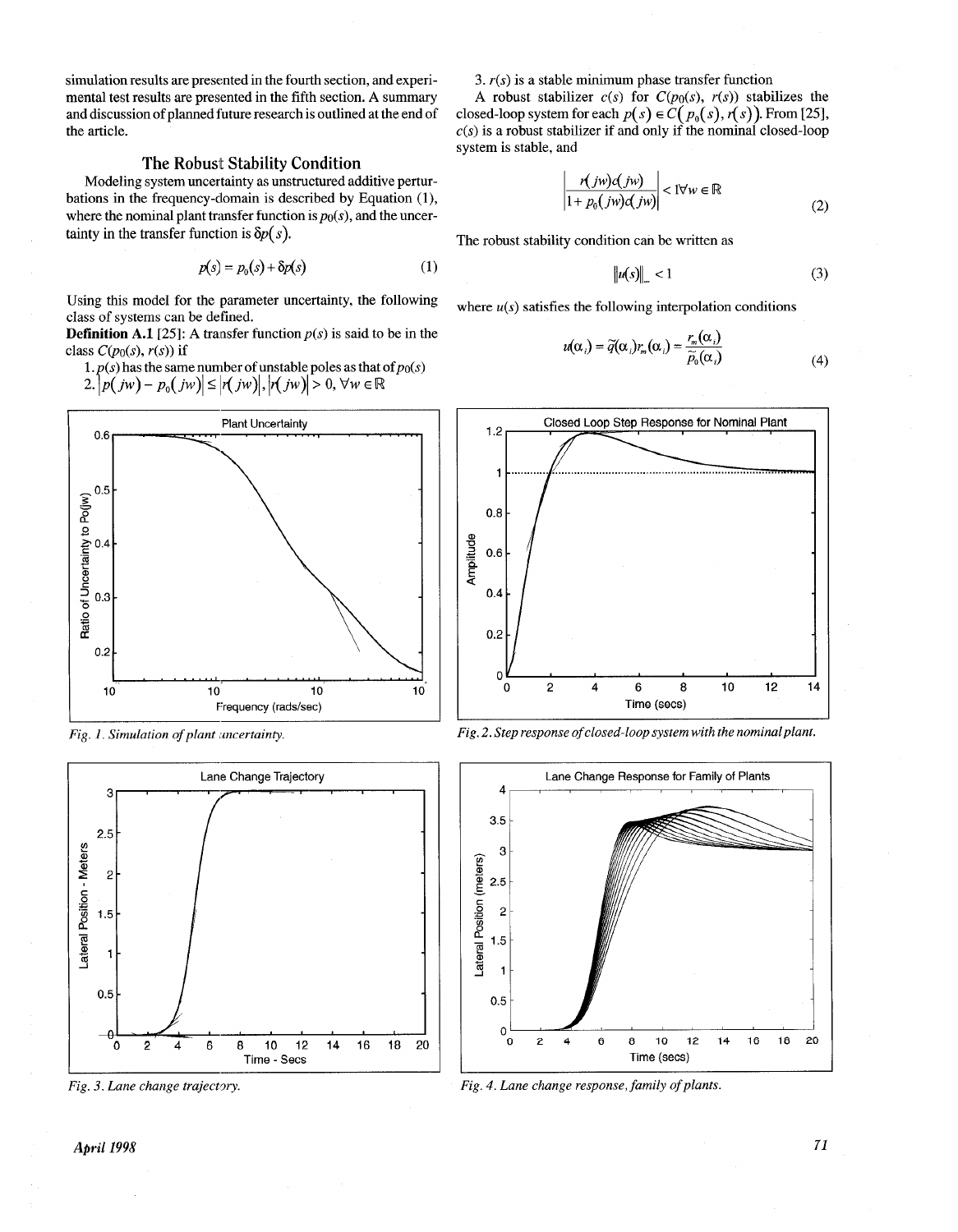

where  $\alpha_i$  are the poles of the nominal plant in the RHP,  $\tilde{p}_0(s)$  is the nominal plant multiplied by a Blaschke product,  $\tilde{q}(s)$  is the *q* parameter divided by a Blaschke product, and  $r_m(s)$  is a minimum phase *H*<sup>\*</sup> function that satisfies  $|r_n(jw)| = |r(jw)|$ . Conon the relative degree of  $r_m(s)$ . straints are also placed on the relative degree of  $u(s)$ , depending

The robust stability problem for additive unstructured perturbations then reduces to the problem of finding a strictly bounded real (SBR) function  $u(s)$  that interpolates at the unstable poles of the nominal plant in the RHP. This interpolation problem is often referred to as the Nevanlinna-Pick interpolation problem. There are limitations to the approach presented by Kimura, which arise from limitations of the Nevanlinna-Pick interpolation theory. The current theory has difficulties with interpolation points with multiplicity, as well as with interpolation points on the  $jw$  axis. Techniques for handling these two cases are outlined in *[26].* 

For plants with a multiplicity of unstable poles, additional interpolation conditions are placed on  $u(s)$ . These interpolation conditions are derived in [26], and presented in Equation (5)

$$
\frac{d^i}{ds^i} [u(s)]\Big|_{s=\alpha_i} = \frac{d^i}{ds^i} \left[\frac{r_m(s)}{\widetilde{p}_0(s)}\right]_{s=\alpha_i} \text{ where } i = 1, 2, 3, \dots, (m-1)
$$
 (5)

By using a modified Fenyves Array, and a modified mapping, the interpolation conditions descnbed by Equation (5) can be met provided a solution exists [26], even if the interpolation pomts are on the  $jw$  axis. These techniques are applicable to the lateral control of automobiles because the lateral dynamics model contains a double integrator as described m the next section.

#### Model of Lateral Dynamics

The two-degree-of-freedom lmearized bicycle model for a vehicle's lateral dynamics will be used in this section to model the test vehicle, a GMC Jimmy A detailed description of the linearized bicycle model may be found in *[27].* The estimated nominal parameters for the Jimmy and the expected range of values are listed in Table 1. The nominal speed of 8 m/s corresponds to 28.8 kmph, while the extreme speeds correspond to 18 kmph and 36 kmph respectively. These values were chosen because the initial field testing will be conducted at relatively low speeds. Simulation results for highway speeds appear in [28].

Using the values in Table 1, the nominal car model is given by

$$
\frac{E_f(s)}{\delta_f(s)} = \frac{114.2552(s^2 + 13.4391s + 314366)}{s^2(s^2 + 24.3156s + 1519179)}
$$
(6)

where  $E_t$  is the lateral error *(m)* at the sensor, and  $\delta_t$  is the front steering angle *(rad)* 

A MATLAB program was written to determine the bound on the frequency-domain uncertainty of the nominal plant as the velocity and cornering stiffness vary over the ranges in Table l. The program finds the magnitude of

$$
|\delta p(jw)| = |p_0(jw) - p(jw)| \tag{7}
$$

where  $p_0(s)$  is the transfer function of the nominal plant and  $p(s)$ is the transfer function of the actual plant as the parameters are varied. The results of the computer simulation are shown in Fig.

| Table 1. Estimated Parameters for S-15 Blazer |                           |                                  |                           |  |  |
|-----------------------------------------------|---------------------------|----------------------------------|---------------------------|--|--|
| Parameter                                     | Description               | Nominal Value                    | Range                     |  |  |
| т                                             | Vehicle mass              | $1590 \text{ kg}$                | constant                  |  |  |
| $V_x$                                         | Longitudinal velocity     | $8 \text{ m/s}$ (28.8 kmph)      | $5-10$ m/s $(18-36$ kmph) |  |  |
| $l_1, l_2$                                    | Dist. from axles to c.g.  | $1.17 \text{ m}, 1.42 \text{ m}$ | constant                  |  |  |
| $C_r, C_f$                                    | Tire cornering stiffness  | $42000$ Kn/rad                   | 0.85 to 1.15              |  |  |
| $I_z$                                         | Inertia about z axis      | 3200 kg $\cdot$ m <sup>2</sup>   | constant                  |  |  |
| $7*$                                          | Dist, from c.g. to sensor | 2m                               | constant                  |  |  |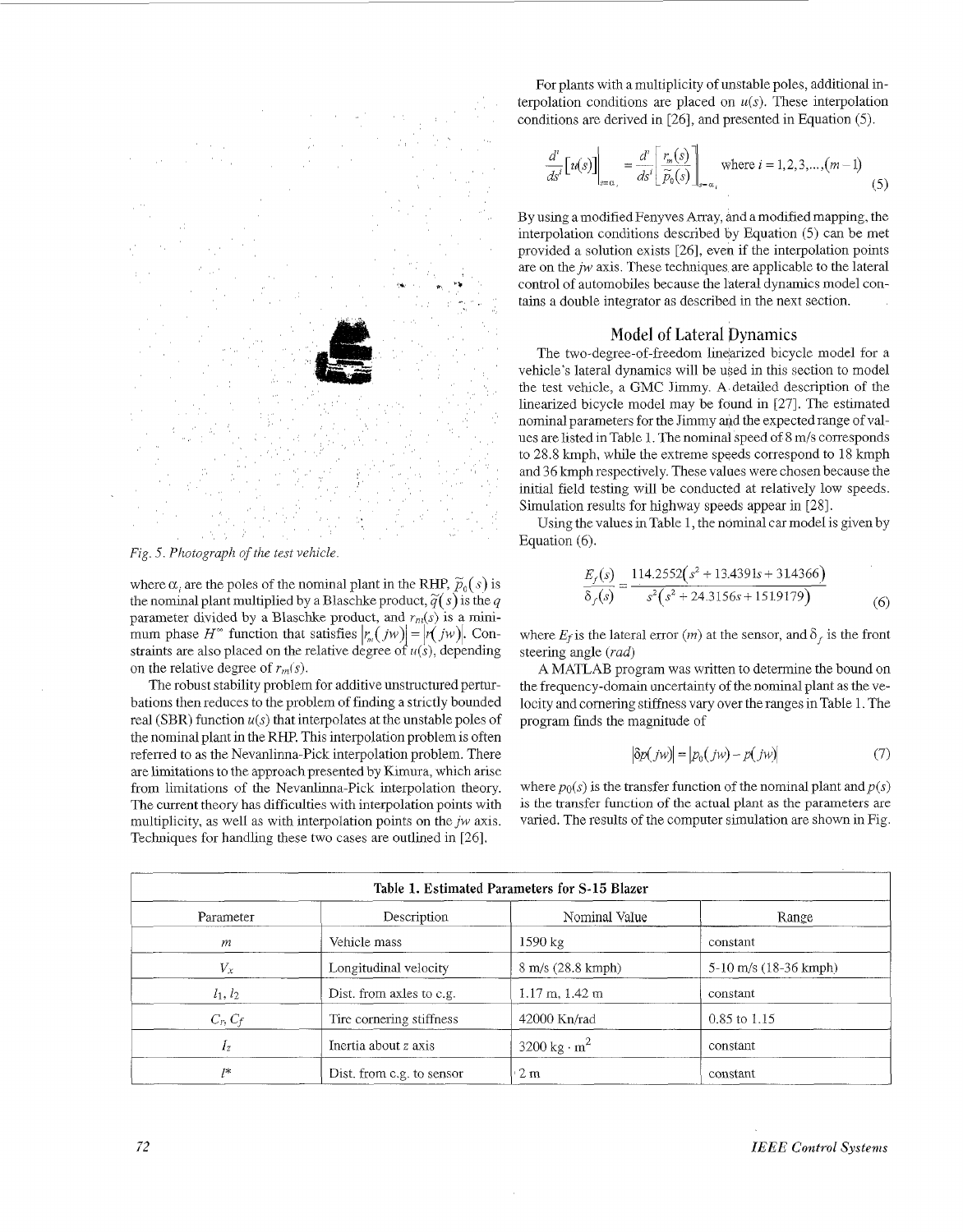<span id="page-4-0"></span>

*Fig. 6. Block diagram of computer control system.* 

*Fig. 6. Block alagram of computer control system.*<br>1. The results are plotted as the ratio  $\frac{\left| \delta p(jw) \right|}{p_0(jw)}$ . This format of

data presentation was chosen because it facilitates the choice of  $r(s)$  as a function of  $p_0(s)$ . This simplifies the calculations required to arrive at the robust controller in the next section.

#### Controller Design

Using the data in Fig. 1. a conservative bound on the plant uncertainty can be expressed as

$$
r(s) = 0.6p_0(s) \tag{8}
$$

With this bound, a robustly stabilizing controller can be designed if there exists an SBR solution to the interpolation problem. It should be noted that this choice of uncertainty is equivalent to the uncertain gain problem, whose solution is described in [29,30].



*Fig. 7. Robust controller,*  $V_x = 20$  kmph.

However, a less conservative gain could be chosen which would require the use of the techniques described in [26].

The nominal plant described by Equation (6) has two poles at the origin and a relative degree of 2. Therefore, the uncertainty bound also has a relative degree of *2.* The two poles at the origin can be handled by using the techniques outlined in [26]. The two interpolation points at infinity must be handled differently. One interpolation point at infinity will be handled using the approach described in [25]. The second interpolation point at infinity will be added using Equation (9).

> $u^*(s) = u(s)\Omega(s)$  $(9)$

By properly choosing  $\Omega(s)$ , the second interpolation point at infinity can be achieved, while still keeping  $u^*(s)$  SBR. An alternate method to handle the multiple interpolation points at infinity would be to map the problem to the z-domain where zeros at infinity are represented as  $z = 1$ .

**A** robustly stabilizing compensator for the lateral control problem was obtained in [26] and is shown in Equation (10).

$$
c(s) = \frac{(2s^2 + 1.5s + 0.25)(s^2 + 24.3156s + 151.9179)}{114.2552(0.64s^2 + 2.64s + 1.16)(s^2 + 13.4391s + 31.4366)}
$$
\n(10)

The poles of the nominal-closed loop system are *-2.5,* -0.625, and -0.5. These are the poles of *u\*(s).* The step response of the closed-loop system is shown in Fig. 2.

The lane change trajectory shown in Fig. 3 was used to simulate the family of plants as the comering stiffness and velocity



*Fig. 8. Robust controller,*  $V_x = 30$  kmph.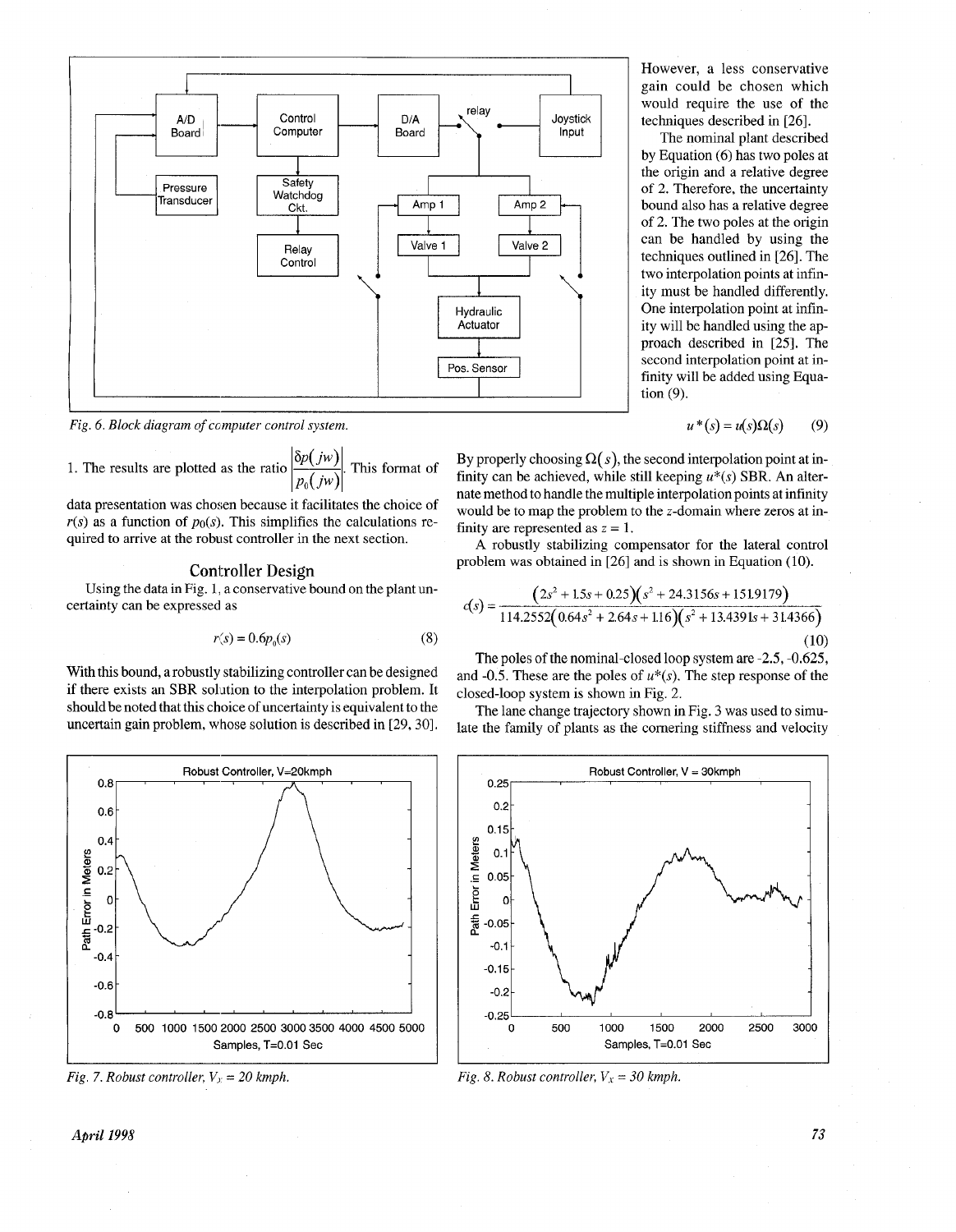<span id="page-5-0"></span>

*Fig.* 9. Robust controller,  $V_x = 40$  kmph.



*Fig. 10. PID controller,*  $V_x = 20$  kmph.

were varied. The lane change performance of the family of plants is shown in Fig. 4. The lane change response for the family of plants varies as the model changes, but all responses are stable and slightly underdamped. The maximum percent overshoot is approximately 20 percent. Modifications in the response of the system may be made by choosing a different function for the last row of the Fenyves Array (similar to U-parameterization [31]), and by choosing a different **E** in the modified mapping (see *[26]).*  Test results for the robust lateral control algorithm are presented in the next section,

|              | Table 2. RMS Error for PID and Robust Controllers      |                    |  |
|--------------|--------------------------------------------------------|--------------------|--|
| Speed (kmph) | Robust Controller rms error   PID Controller rms error |                    |  |
|              | $0.1085$ m                                             | $-0.0857$ m        |  |
| 30           | $0.0751 \text{ m}$                                     | $0.0858 \text{ m}$ |  |
|              | $0.0953$ m<br>international control and 201            | $0.0779 \text{ m}$ |  |

#### Test Vehicle

**Example 11**<br>
Test Vehicle<br>
The theoretical lateral control algorithm presented in the pre-<br>
violes section was implemented in a last vehicle, shown in Fig. 5.<br>
You were the parposes of dhis research, the 1989 GMC limming The theoretica<br>
vious section was<br>
For the purposes<br>
modified for driv<br>
chanical linkages<br>
the motion of the<br>
provides steering<br>
the two front seat:<br>
puter provides steering<br>
the two front seat:<br>
puter provides steering<br>
t The theoretical lateral control algorithm presented in the previous section was implemented on a test vehicle, shown in Fig. 5. For the purposes of this research, the 1989 GMC Jimmy was modified for drive-by-wire operation, where there are no mechanical linkages between the driver's steering commands and the motion of the wheels Under manual operation, the driver provides steering commands with a joystick mounted between the two front seats. Under automatic operation, the control computer provides steering commands to keep the vehicle centered in the lane. In both cases, the control computer is responsible for maintaining the desired steering angle. **A** linear hydraulic actuator connected to the tie-rod provides steering actuation. Steering angle and actuator position were sensed with a linear potentiometer in parallel with the linear actuator. A back-up analog steering control system was activated by a safety watchdog circuit to ensure safe operation in the event of a computer failure. The analog system was activated if the steering servo loop faded to execute within a preset time interval.

The power steering pump was modified to charge a large hydraulic accumulator, which stores enough hydraulic fluid under pressure to provide 30 lock-to-lock steering maneuvers in the event of a pump farlure. A pressure sensor sounds an alarm if the hydraulic system pressure drops below a specified value-alerting the driver to stop operation of the test vehicle. The hydraulic system was also designed with two redundant valves so that a valve failure would not result in a loss of steering control. By having two valves in parallel, a failure of one valve will reduce the maximum flow rate, but will still allow the automatic steering system to function. In addition, low-cost proportional solenoid valves were used instead of high-performance servo valves. Proportional solenoid valves have a bandwith of approximately 20 Hz, compared to 100 **Hz** for servo valves. A block diagram of the computer control system is shown in [Fig. 6.](#page-4-0)

**A** one-mile test track was instrumented with a wire reference system to sense the lateral position of the vehicle. The wire loop was driven with a 9.6 KHz, 24-volt square wave signal. The drive electronics consisted of a crystal oscillator, a divide-by-N counter circuit, and apower mosfet The sensing circuit on the vehicle consisted of a tuned LC-circuit, with a sensor located on the left and right bumper. The raw sensor data at each bumper was processed with analog electromcs to generate an error signal proportional to the lateral position error of the vehicle.

#### Test Results

The lateral control algorithm presented in the previous section was discretized using the bilinear transformation

$$
s = \frac{2 z - 1}{T z + 1}, T = 100 \text{ ms}
$$
 (11)

with a sampling period of 100 ms. The gain of the theoretical controller was increased by a factor of two to overcome approximately one degree of backlash in the steering actuator. A small integration term was also added to the robust controller to overcome center steering offsets and road superelevation. Testing was conducted on a straight section of the track, at speeds of 20 kmph, 30 kmph, and 40 kmph.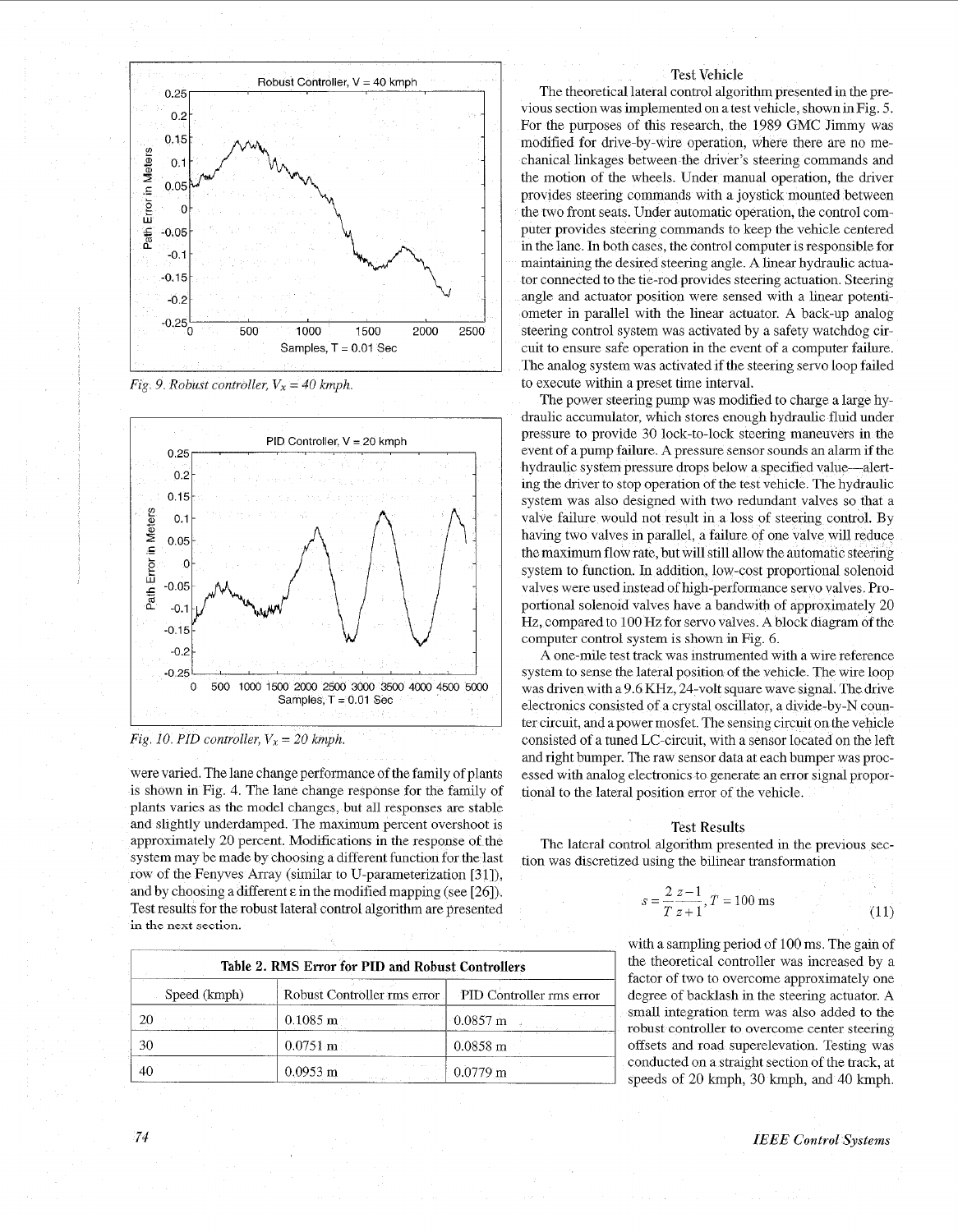

*Fig. 11. PID controller,*  $V_x = 30$  *kmph.* 



*Fig. 12. PID controller,*  $V_x = 40$  *kmph.* 



*Fig. 13. Human driving sample* 

Because of the fixed test distance, slower speed runs produced more data than higher speed runs. The test results are shown in Figs. 7-9.

**A** proportional-integral-derivative (PID) control algorithm was also implemented for comparison to the robust controller. The gains of the PID controller were hand-tuned on the vehicle. Tuning the PID controller on the vehicle presented some difficulties. Gain values accidentally set too high yielded unstable behavior, which resulted in a very rough ride. The performance of the PID algorithm at the same three speeds is shown in Figs. 10-12. **A** summary of the rms error for each test run appears in [Table 2.](#page-5-0) 

Looking at the test results, and at therms error summarized in Table 2, both controllers performed satisfactorily at the speeds tested. To allow a fair comparison of the automatic controllers, a sample of human driving is provided in Fig. 13. This data was taken as the speed varied between **30** kmph and 60 kmph. The human driving sample shows that the performance of the automatic control systems is equal to or better than the human driving. It should be noted that the performance measurement, rms error, was not incorporated into the controller design (robust or PID). However, it is customary to speak about the rms error (or maximum error), when discussing test results.

The rms error for the PID controller is better at **20** kmph and 40 kmph. The nominal plant for the robust control design was at 28.8 kmph, so it would seem reasonable that the best performance of the robust controller would be at 30 kmph. At this speed, the performance of the robust controller was slightly better than the PID controller. There are several difficulties with the robust controller implementation, however. The robust controller was very sensitive to the accuracy of the center steering position as well as to the initial orientation of the vehicle. The test data presented for the robust controller was obtained with the vehicle starting centered and headed in the proper direction. If the vehicle was started in a different orientation, headed slightly to the left or right, the robust controller had difficulty correcting. In addition, adding an offset to the center steering position will cause the robust controller to have difficulty keeping the vehicle centered in the lane. Both of these difficulties represent unmodeled dynamics that were not taken into account in the robust controller design and uncertainty modeling. Therefore, it is reasonable that the robust controller should have difficulty with these conditions, even with the addition of a small integration term.

Comparing the robust controller to the PID controller, the robust controller results in fewer oscillations. The performance of the PID controller could almost be described as steady state, slow oscillation. The period of the oscillations is very large, and is almost imperceptible by the driver. The higher gain and integration term in the PID controller contribute to the oscillations, but also help the controller overcome some of the unmodeled disturbances like steering angle offsets and actuator backlash. Because of **this,** the PID controller is able to handle deviations in initial orientation much better than the robust controller. The PID controller also operates successfully up to 60 kmph, while the maximum speed of the robust controller is approximately 40 kmph. One of the most useful results of the hardware implementation is the identification of steering actuator backlash, center steering offsets, **and** road disturbances as problematic areas for control system implementation. These items, in addition to parameter variations, must also be considered when designing a truly robust control system.